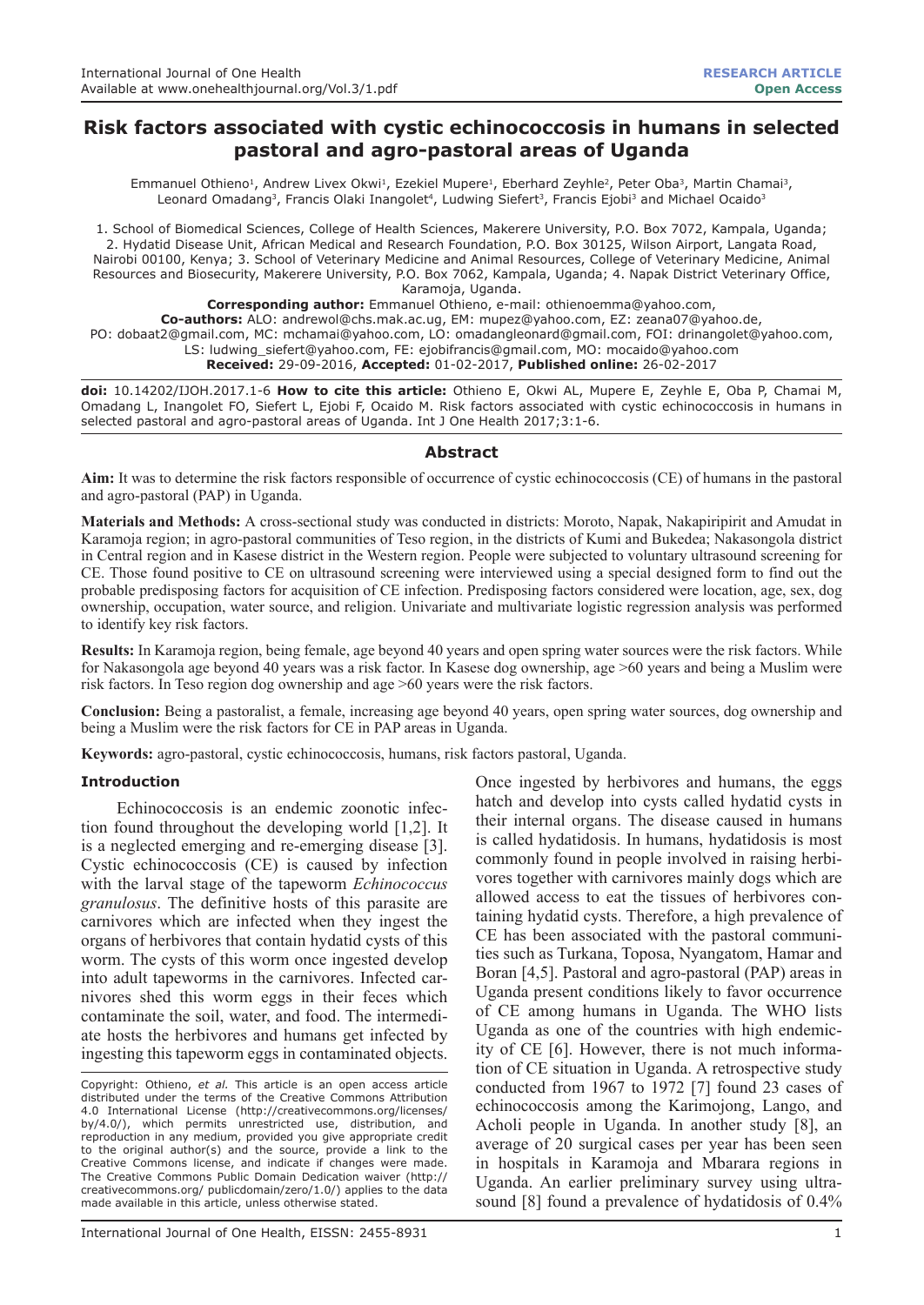(n=7) among 1605 people screened. Among the wild animals examined on postmortem in Queen Elizabeth National Park, Uganda, hydatidosis was found in 33.3% of lions, 10.4% of warthogs, and 17.2% of buffaloes [9]. Furthermore, hydatidosis had been reported in impala and goats in Lake Mburo National park [10]. In dogs, the prevalence of *E. granulosus* of 66.3% (n=217) had been reported on autopsy in Moroto district in Uganda [11].

A recent study done by Othieno *et al*. [12] in PAP areas in Uganda showed a prevalence of CE of 3.32% in Central Karamoja, 1.21% in Teso region, 2.15% in Kasese and 2.7% in Nakasongola districts, in Uganda on ultrasound screening. However, the risk factors for occurrence of CE in these areas were not known. The knowledge of risk factors for occurrence of CE is important for designing of practical appropriate measures for controlling CE in humans these areas.

It is against the above background that studies were done with the aim to determine which risk factors were associated with the occurrence of CE in humans in these areas.

## **Materials and Methods**

## **Ethical approval**

Permission and ethical approval was sought from Uganda's Ministry of Health Research Council and Makerere University College of Health Sciences Ethical and Institutional Review Board. Visitations to the selected districts were made to get permission from District leaders. District leaders and communities at the village level were earlier informed about the intended exercise. Through the district medical officers, district health inspectors, local leaders and village health committees, the volunteers were mobilized among communities in selected sub-counties, parishes and villages, respectively. Health centers IV, III or II were selected as screening areas. On the day of screening, discussions were first held with participants, explaining the purpose for screening. A portable ultrasound machine powered by a portable generator was used for screening. Designed forms were used to capture data from consented adults or assented guardians for the minors who participated in the study. Volunteers were assured of free diagnosis.

## **Methodology**

A cross-sectional A survey was conducted from 2012 to 2014. The ultrasound screening for CE was done in the districts: Moroto, Napak, Nakapiripirit and Amudat in Karamoja region, Teso region in the districts of Kumi and Bukedea; Nakasongola district in central region and in Kasese district in the Western region. These districts were purposively selected to represent PAP areas in Uganda. A total number of 3636 volunteers were screened as shown in Table-1.

In a well-lit room, volunteers were asked to lie on the examination couch and expose the entire chest and abdomen. Examination gel was applied to the abdominal skin and an ultrasound examination probe. The entire

**Table-1:** Distribution of people ultrasound screened for hydatidosis based on sex and region.

| <b>Regions</b>           | <b>Males</b> | <b>Females Total</b> |             | Ratio (M.F)    |
|--------------------------|--------------|----------------------|-------------|----------------|
| Karamoja (North<br>East) | 580          | 1113                 | 1693        | 1:1.9          |
| Teso (East)              | 134          | 610                  | 744         | 1:4.6          |
| Nakasongola<br>(Central) | 166          | 429                  | 595         | 1:2.6          |
| Kasese (West)<br>Total   | 437<br>1317  | 167<br>2319          | 604<br>3636 | 1:0.4<br>1:1.8 |

abdominal cavity was scanned in four basic planes as described as transverse, sagittal, oblique subcostal and coronal supra-costal planes [13]. Those found positive were further interviewed using a special designed form to find out the probable predisposing factors for acquisition of CE infection which was a dependent variable. Predisposing factors (independent variables) considered for those who had CE were type of livestock production system, age, sex, dog ownership, occupation, water source, and religion. Variable considered according to the type of livestock production system was being pastoral or agro-pastoral. Pastoral areas were considered to be Karamoja region, Nakasongola district, and Kasese district. While Teso region was considered to be agro-pastoral area. For age to be considered as a risk factor, age groups were categorized into the following strata: below 20 years, 21-40 years, 41-60 years and >60 years. Variables considered for occupation was one being pastoralist, agro-pastoralist, business person, and having formal or informal employment. Water sources were categorized as being from the well, spring, bore hole, rivers, lake, dams, pools, and tap water. Religions considered were being a Catholic, Protestant, Pentecostal, any other Christian sects, Muslim, and Traditionalist.

## **Statistical analysis**

Data were entered into Excel 16.0 and analyzed using R statistical software version 3.1.2 (The R Core Team, 2014). Univariate and multivariate logistic regression analysis was performed to identify the key risk factors for the occurrence of CE among those who were found positive on ultrasound scanning. The relationship between the risk factors and occurrence of CE was examined at 95% confidence interval. Variables of values of  $p<0.05$  of less likeness of association with CE presence were considered statistically significant. Multivariate logistic regression analysis was performed per region on those variables which were found to have a significant association with CE occurrence on univariate analysis.

## **Results**

There was a CE prevalence of  $0.5 \pm 0.3\%$  in South Karamoja (Amudat and Nakapiripirit districts), 3.32±1.3% in Central Karamoja (Napak and Moroto districts),  $1.21 \pm 0.8\%$  in Teso region,  $2.15 \pm 1.2\%$  in Kasese region, and 2.7±1.3% in Nakasongola region.

Pastoral areas (Karamoja, Nakasongola, and Kasese) had a very highly significantly  $(X^2=2342)$ ;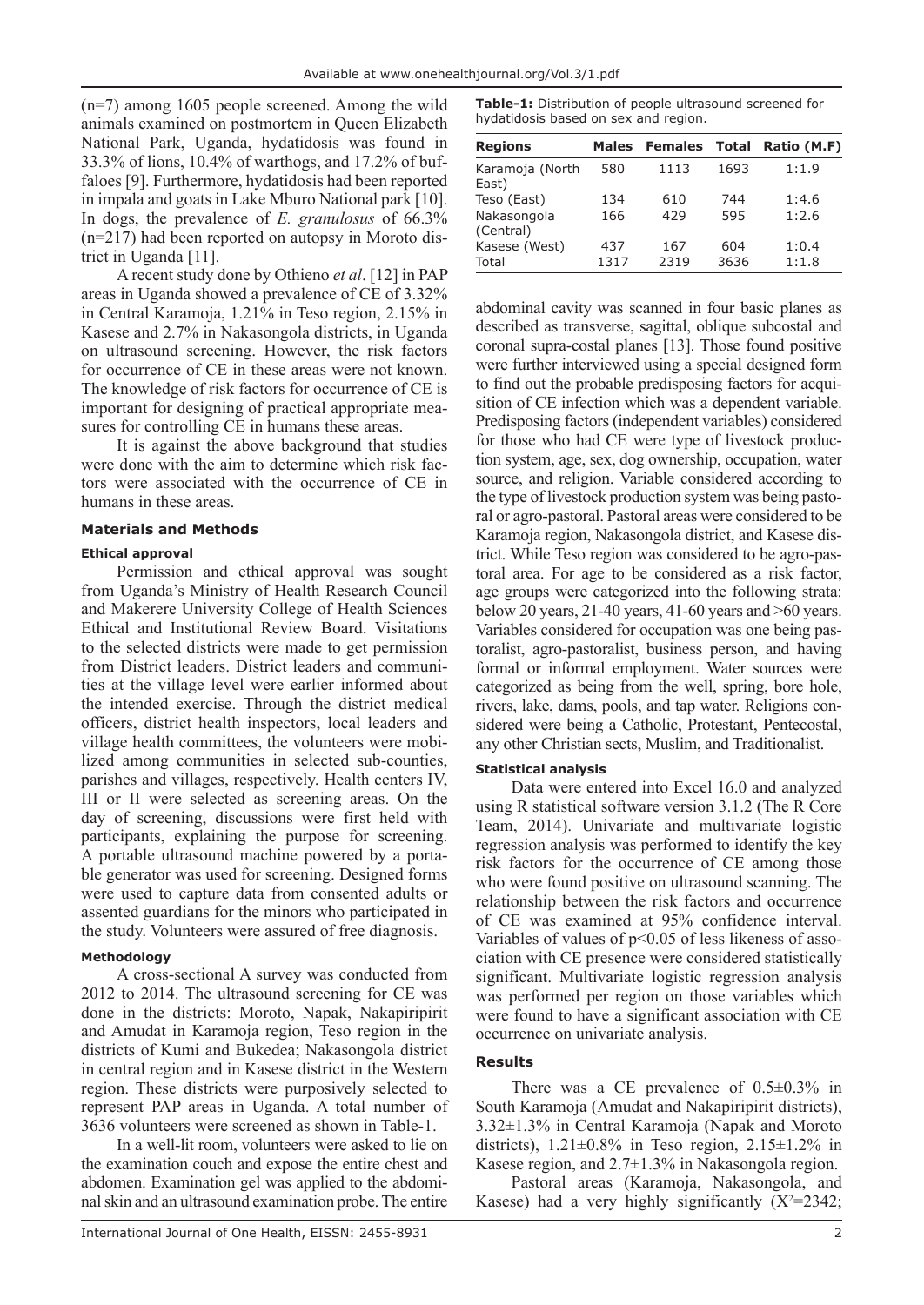p<0.001) more CE in humans 2.73% (CI=2.0-3.4) than in agro-pastoral areas of Teso  $(1.2\%$  (CI=0.4-2.0).

The univariate logistic regression analysis for CE risk factors in different regions was as shown in Table-2. Multivariate logistic regression analysis for the key risk factors for CE in different regions was as shown in Table-3.

In Karamoja, the prevalence of CE significantly varied with district of origin of respondent. Moroto and Napak districts had significantly higher prevalence of CE infection  $(p<0.05)$  than Amudat and Nakapiripirit. Nakapiripirit had a significantly lower CE prevalence  $(0.46\%)$  than the overall mean  $(1.7\%)$ for Karamoja. In Karamoja, significant differences in infection status exist among different age groups. Risk of CE infection increased with age. Age was identified to be a significant risk factor for CE infection. The use of springs as water sources increased the risk of CE infection by 2.8 times (Odds ratio [OR]=2.8) compared to other sources of water. Females were 2.69 times more likely to test positive (be infected) for CE than males ( $X^2=3.89$ , p<0.05). Multivariate logistic regression analysis on key risk factors (age, sex, water sources) for the occurrence of CE in Karamoja region was as shown in Table-3.

In Nakasongola region, univariate analysis showed advanced age >40 to be associated with increased risk of CE infection (Table-2). Those >60 years of age were about 11 times (OR=10.9) more likely to be positive for CE than those aged 21-40 years of age, while those between 41 and 60 years were about 7 times (OR=6.9) more likely to be CE-positive than those between 21 and 40 years of age. Although not statistically significant, males were found to be about 2 times (OR=2.05) more likely to be positive for CE than females. Multivariate logistic regression analysis for key risk factors for the occurrence of CE (age beyond 40 years) in Nakasongola was as shown in Table-3.

In Teso region (Bukedea and Kumi), univariate logistic regression analysis showed occurrence

**Table-2:** Univariate logistic regression analysis for significant risk factors for occurrence of CE in different pastoral and agro-pastoral areas.

| <b>Region</b>      | <b>Risk factor</b>        | <b>Number examined Percentage CE</b> | prevalence | OR (95% CI)         | p value             |
|--------------------|---------------------------|--------------------------------------|------------|---------------------|---------------------|
| Karamoja region    | Age 41-60                 | 383                                  | 3.4        | $2.0(0.96-4.10)$    | $0.0417*$           |
|                    | Age $<$ 60                | 80                                   | 5.0        |                     | $0.031*$            |
|                    | Sex: Being female         | 1138                                 | 2.28       | $2.69(1.03-7.03)$   | $0.0433*$           |
|                    | Sex: Male                 | 580                                  | 0.9        |                     |                     |
|                    | Water source being spring | 368                                  | 4.3        | $2.61(1.07-5.77)$   | 0.0173              |
| Nakasongola region | Age 41-60                 | 96                                   | 7.2        | $2.8(0.96-7.5)$     | $0.0297*$           |
|                    | Age $<$ 60                | 33                                   | 13.7       | 4.96 (1.14-16.77)   | $0.0169*$           |
|                    | Sex: Being male           | 166                                  | 4.2        | $2.05(0.9-3.2)$     | 0.063 <sup>NS</sup> |
|                    | Sex: Females              | 429                                  | 2.1        |                     |                     |
| Teso region        | Age $<$ 60                | 76                                   | 5.26       | $4.52(0.99-16.7)$   | $0.025*$            |
|                    | Dog ownership             | 196                                  | 3.57       | 10.09 (1.89-100.42) | $0.0018**$          |
|                    | Sex: Being male           | 134                                  | 2.23       | $2.30(0.2-3.4)$     | 0.058 <sup>NS</sup> |
|                    | Sex: Females              | 610                                  | 0.98       |                     |                     |
| Kasese region      | Age $<$ 60                | 16                                   | 6.25       | $3.2(0.07-25.02)$   | $0.038*$            |
|                    | Dog ownership             | 207                                  | 5.3        | 11.07 (2.38-103.77) | $0.0002***$         |
|                    | Being a Muslin (religion) | 41                                   | 9.7        | 4.89 (1.10-16.88)   | $0.0183*$           |

NS=p>0.05 not significant, \*p<0.05 significant, \*\*p<0.01 highly significant, \*\*\*p<0.001 very highly significant. CE=Cystic echinococcosis, OR=Odds ratio, CI=Confidence interval

**Table-3:** Multivariate logistic regression analysis for significant risk factors for CE in different pastoral and agro-pastoral areas.

| <b>Region</b>      | <b>Variable</b>           | <b>OR</b> | <b>SE</b> | Z value | p value       |
|--------------------|---------------------------|-----------|-----------|---------|---------------|
| Karamoja region    | Intercept coefficient     | 499,884   | 0.723     | 7.88    | $3.34e-15***$ |
|                    | Age 40-60                 | 122.46    | 0.768     | 2.718   | $0.0066**$    |
|                    | Age $<$ 60                | 405.6     | 0.878     | 2.972   | $0.0021**$    |
|                    | Water source being spring | 10.8      | 0.448     | 2.309   | $0.02*$       |
| Nakasongola region | Intercept coefficient     | 40,271    | 0.711     | 6.481   | $0.15e-11***$ |
|                    | Age 40-60                 | 235.5     | 0.830     | 2.856   | $0.0043**$    |
|                    | Age $<$ 60                | 540.7     | 0.780     | 2.860   | $0.0086**$    |
| Teso region        | Intercept coefficient     | 14,856    | 0.843     | 4.950   | $7.42e-07*$   |
|                    | Age $<$ 60                | 47        | 0.787     | 2.106   | $0.0352*$     |
|                    | Dog ownership             | 120.5     | 0.814     | 2.558   | $0.0105*$     |
| Kasese region      | Intercept coefficient     | 12.59e91  | 1.357     | 6.024   | $17e-09***$   |
|                    | Age $<$ 60                | 402.7     | 0.233     | 2.598   | $0.0037**$    |
|                    | Dog ownership             | 121.34    | 0.800     | 2.605   | $0.0092**$    |
|                    | Being a Muslin (religion) | 114.3     | 0.750     | 2.743   | $0.0061**$    |

\*p<0.05 significant, \*\*p<0.01 highly significant, \*\*\*p<0.001 very highly significant. SE=Standard error, CE=Cystic echinococcosis, OR=Odds ratio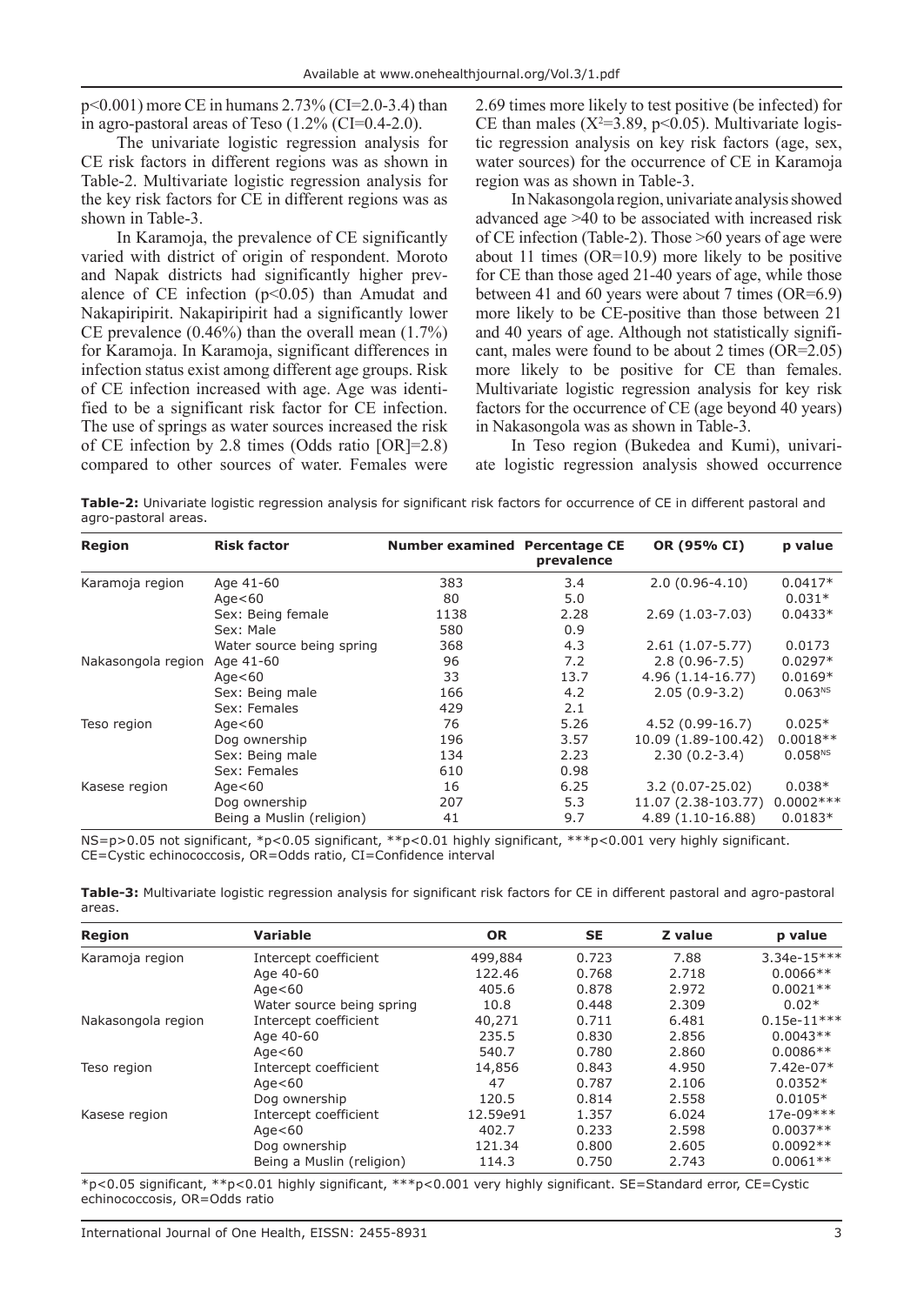CE infection was associated with dog ownership and advanced age >60 years (Table-2). Those >60 years were more likely to be positive for CE (OR=4.5) than other age groups of respondents. Dog ownership associated significantly with increased risk of CE infection (OR=10). Although not statistically significant, males were found to be about 2.27 times (OR=2.3) more likely to be positive for CE than females. Multivariate logistic regression analysis for key risk factors (age, dog ownership) for the occurrence of CE in Teso region (Bukedea and Kumi) was as shown in Table-3.

In Kasese region, univariate logistic regression analysis for CE risk factors showed that there was association of prevalence of CE with age >60 years, dog ownership and being a Muslim were significantly associated with increased likelihood of CE infection. Multivariate logistic regression analysis for key risk factors (age, dog ownership, and being a Muslim) for occurrence of CE in Kasese region was as shown in Table-3.

The variation CE prevalence with age in different regions in Uganda was as shown in Figure-1. The percentage of households owning dogs according to regions was as shown in Table-4. There was high proportion of households keeping dogs in Karamoja than Teso  $(\chi^2=68.4, p<0.001)$  and Nakasongola region  $(\chi^2 = 35.6, \, p \leq 0.001).$ 

## **Discussion**

This study has shown that pastoral areas of Karamoja, Nakasongola, and Kasese had very highly

|                       | <b>Table-4:</b> Percentage of households owning dogs |  |
|-----------------------|------------------------------------------------------|--|
| according to regions. |                                                      |  |

| <b>Regions</b>        | <b>Total</b><br>number of<br>households | owning<br>dogs | <b>Households</b> Percentage of<br>households<br>owning |
|-----------------------|-----------------------------------------|----------------|---------------------------------------------------------|
| Karamoja<br>region    | 722                                     | 465            | 64.4                                                    |
| Teso region           | 745                                     | 216            | 29                                                      |
| Nakasongola<br>region | 408                                     | 132            | 32.4                                                    |



**Figure-1:** Variation of cystic echinococcosis prevalence with age in various regions.

significant more CE infection prevalence in humans than in agro-pastoral areas of Teso region. Pastoralism and herding have been found to be risk factors for prevalence of CE elsewhere. Pastoralism has been a risk factor for the occurrence of CE among the Turkana in Kenya, Toposa and Bouya people in Sudan, and Nyangatom in Ethiopia [4]. Higher prevalence of CE has been reported among nomadic Tibetan communities in China [14-16]. Earlier on pastoralism had been reported as risk factor for CE among pastoralists in Kasese district, Uganda [17,18]. This could be explained by the fact that among pastoralist, livestock keeping was the major activity. Dog-human-livestock interactions were intensive among these communities. Dogs were often kept for security reasons [15,19,20].

It was found that CE prevalence increased with age in all districts with more vulnerable age being age beyond 60 years (Table-2 and Figure-1). In Karamoja, there was clear positive linear trend of increase of CE prevalence with age with the disease appearing at all age groups including those aged below 20 years (Figure-1). Whereas, in Nakasongola and Kasese CE significant first appearance was among those beyond age of 40 years. On contrary, in Teso the disease first appeared among those beyond 60 years. In all districts, CE prevalence was most prevalent among those beyond 60 years. Nakasongola had a highest CE prevalence among those who were beyond the age of 60 years. These findings agreed with what had been observed elsewhere among animal keepers in Denizil, Turkey [21] communities in Ningxia Hui Autonomous Region in China [19,22], among Tibetans in China [15,16] and in Central Ethiopia [23]. This finding was also consistent with the findings in Thessaly region, Central Greece [24] where humans beyond age 65 were significantly associated with seropositivity to IgG antibodies to *E. granulosus*. The high chances of being infected with CE increased with age this could be attributed to increased exposure to worm eggs over a long period. A study similar to this was conducted in Kyrgyzstan and arrived at the same conclusion [25]. Furthermore, the age-dependent increment in infection rate of CE is supported by apparent lack of parasite-induced immunity of naturally infected hosts [14] therefore a chance of getting infected with increasing age is summative.

Karamoja region showed sexual dimorphism to the prevalence of CE, with females having a significantly higher prevalence than males (Table-2). This finding was similar to what had been observed among Turkana, in Kenya [26-28]. Elsewhere similar findings have been reported [15,19,21-23]. This could be due to fact that women were more likely to get in contact with feces of dogs because their daily chores involved activities like fetching water, fruit and vegetable picking, tilling of land to grow crops, weeding of crops, eating of raw tubers like cassava and potatoes without washing and plastering of houses with mud. However, attempts have been made to clarify the role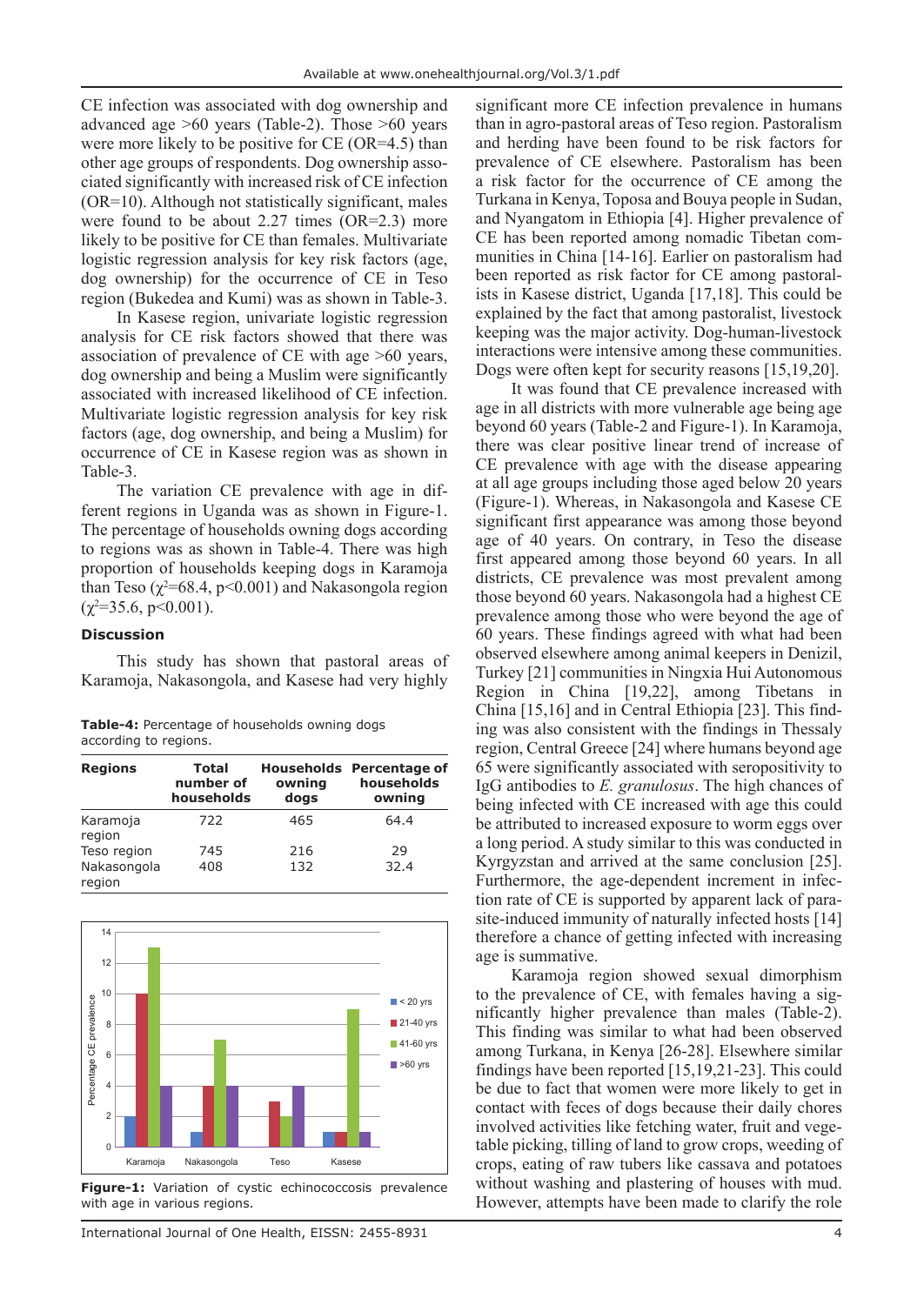of sexual dimorphism in CE susceptibility by carrying out experimental infections of mice with hydatidosis [29]. It was demonstrated that feminine hormones (estradiol) could be facilitating success of establishment of CE infection.

Although not statistically significant, in Teso and Nakasongola regions, males were 2.3 and 2.1 times respectively (Table-2) more likely to have CE than females. This could be attributed to the fact males have intimate relationship with dogs especially during hunting expeditions and as security guards as they move with their livestock during dry season.

Unprotected open spring water sources have been shown to be a risk factor in occurrence of CE in Karamoja (Table-2). These water sources were shared with livestock and dogs. Intensity of sharing water increases during water shortage periods during the dry season and drought. The Karamojong practice transhumance form of pastoralism, in which livestock moved and concentrated in a few watering points available during dry periods. A similar situation had been observed in Chinese families where there was unique clustering of CE in Ningxia Hui Autonomous Region [1,22] and among Tibetans, China [14-16]. Elsewhere water source as being a risk for CE has been reported among Turkana [4,30].

Dog ownership was found to be a risk factor in Kasese and Teso region. On contrary in Nakasongola, dog ownership was not shown as risk factor among those who were infected with CE. Dog ownership has been reported as a risk factor of CE among Turkana, Kenya [4,30,31], the Chinese communities [14-16,19,22] and in Morocco [32]. In Kasese and Teso region, the households owning dogs were few as compared to those in Karamoja (Table-4), there was a positive correlation between those having CE and those owning dogs. Earlier studies [17,18] reported dog ownership to be a risk factor for CE in Kasese district. On contrary, in Karamoja region, there was no correlation between those having CE and those owning dogs. This was because there was high proportion of households owning dogs; hence, there was no significant difference in proportion of households owning dogs both in CE infected and CE non-infected households. This means that dog ownership was a risk factor for CE in Karamoja which could not be elucidated by the statistical analysis performed. A recent study [20] reported a prevalence of *E. granulosus* of 14.4% using copro-polymerase chain reaction of among dogs in Moroto district, Karamoja region. On postmortem, the prevalence of 66.3% had earlier on been reported among dogs in Karamoja [11]. *E. granulosus* infection risk factors for dogs in Karamoja have been reported to be as free access to slaughter places including home slaughter, high livestock populations and lack of knowledge about epidemiology of CE [20].

Religion especially being a Muslim was a risk factor in Kasese region (Table-3). This could be due backyard slaughter of livestock done during religious

festival Idi fitri and Idi Aduha. This has been shown to be true among Muslim family clusters in China [22] North Africa and Middle East [33-36]. This was because whenever there were home slaughters dogs were fed on hydatid cysts from the offals. This finding agreed with earlier findings [16,17] made in Kasese district.

From this study, it became apparent that CE was widespread in PAP areas in Uganda, requiring immediate attention. Being a pastoralist, female, increasing age, water source, dog ownership, and being a Muslim were found to be the risk factors. There was, therefore, a need to create awareness of the hazards of CE to the local communities in PAP areas. Furthermore, the local communities and health workers need to be educated about the risk factors promoting the occurrence of CE. CE screening and treatment units according to WHO standards [2] should be established in these areas. Best model(s) of carrying out CE screening and treatment needs to be identified and adopted. This study, therefore, serves as an entry point for this disease to be considered as a serious medical issue in Uganda so that a policy and strategic management plan for CE can be created.

### **Conclusion**

In conclusion, being a pastoralist, a female, increasing age beyond 40 years, open spring water sources, dog ownership and being a Muslim were the risk factors for CE in PAP areas in Uganda.

## **Authors' Contributions**

EO: Participated in research design; field data collection, management and analysis; manuscript development and revision. ALO: Study design, field data collection and reading of manuscript. EM: Study design and manuscript reading. PO: Study design, field data collection and analysis; and manuscript revision. MC: Study design, data collection and manuscript revision. LO: Study design, data collection and manuscript revision. FOI: Study design, field study and manuscript reading. LSA and FE: Study design and manuscript revision. MO: Developed overall CE study concept, participated in study design, field data collection, data analysis, manuscript development and revision. All authors have read and approved the final manuscript.

### **Acknowledgments**

Authors thank the German Research Council (DFG) for funding this study through the CE in sub-Saharan Africa Research Initiative (CESSARi) project coordinated by Professor Peter Kern Ulm University Hospital, Germany. We also appreciate efforts made by Uganda's Ministry of Health Research Council, District Health Officers, Local Village Councils and Volunteer participants in facilitating the success of this study.

### **Competing Interests**

The authors declare that they have no competing interests.